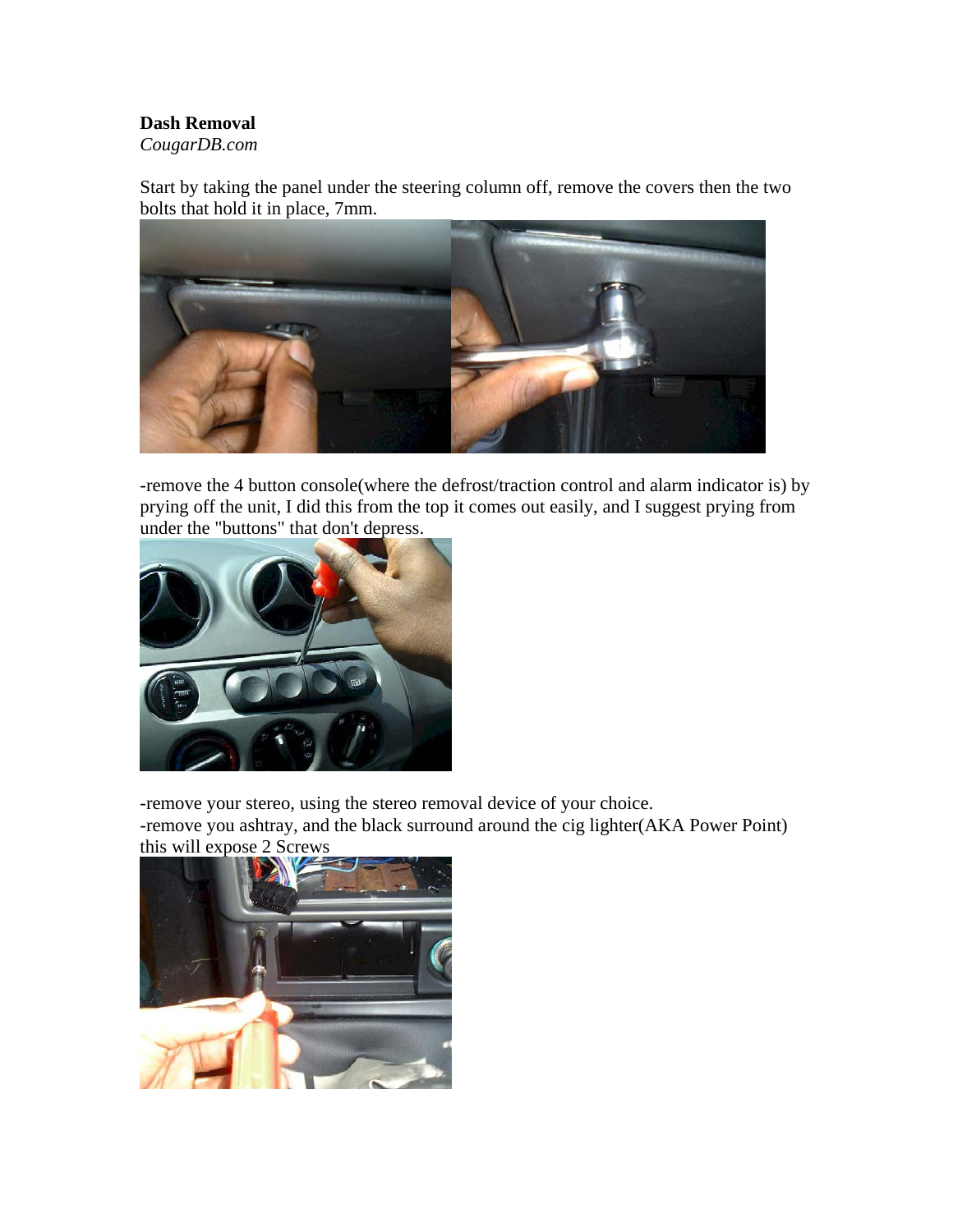First remove 2 Torx Screws from the underside of the Headlight/dimmer Panel



Remove the Torx Screw inside of where the 4 button console came out of



Remove the 2 Torx Screws from the stereo opening(on the uppper edge- no photo)



Remove the 2 Phillips Screws from the Ashtray opening.

At this point you should be able to pull the Headlight Knob/dimmer Dash Piece and the Piece to the right of the steering

wheel, its a large piece and doesn't need to come completely off. but far enough to allow access to the next set of torx screws

## **Now remove all the torx Screws that hold the dash cowl in..**

There are two on the left and three on the right